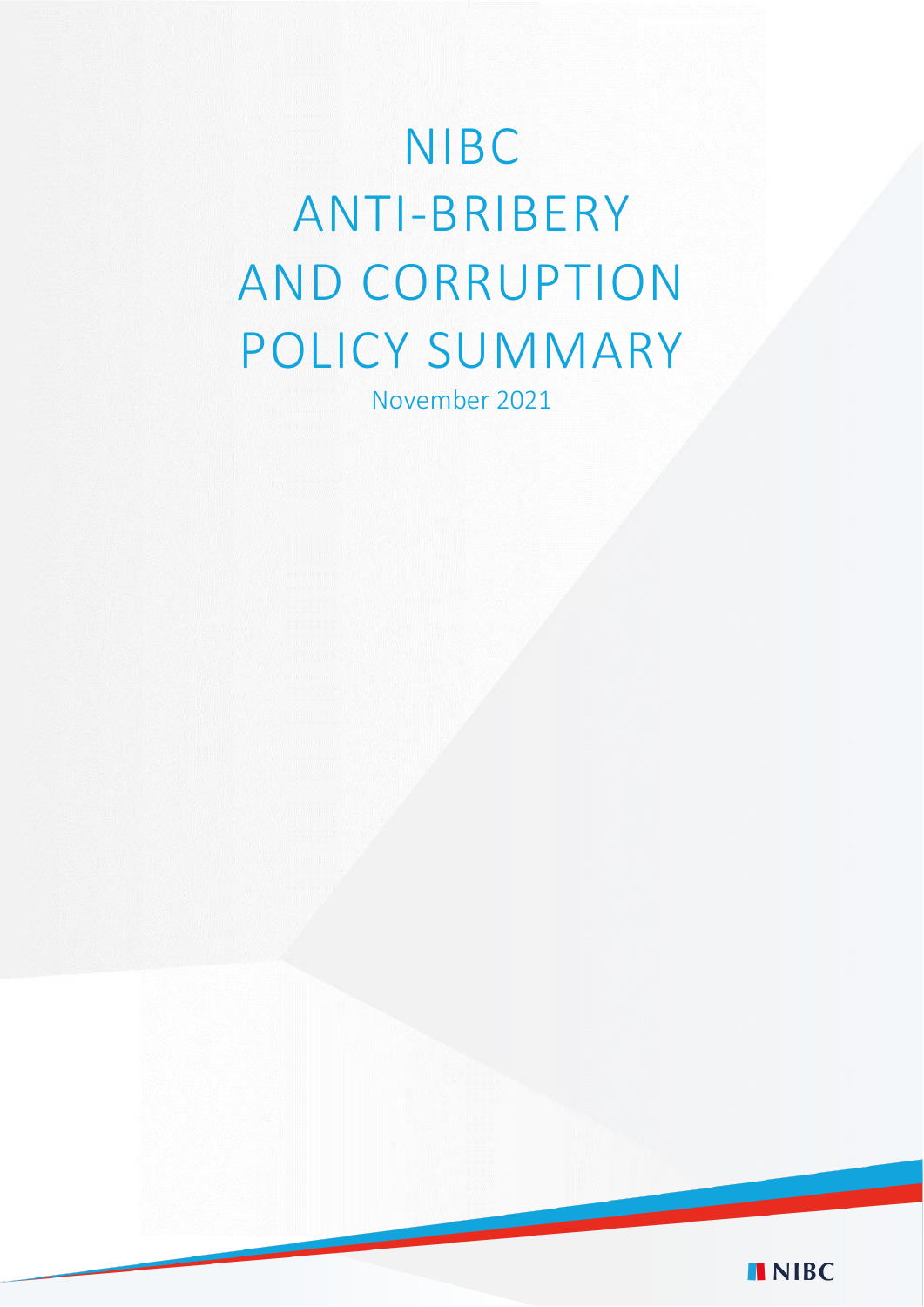# 1. SUMMARY OF POLICY

# 1.1 Purpose and Scope of Anti-Bribery and Corruption (ABC) Policy

Prevention, detection and deterrence of bribery and corruption comprise the key elements to an effective ABC Framework.

This Anti-Bribery and Corruption (ABC) Policy applies to all business and activities carried out by NIBC or on behalf of NIBC by its associated persons, which includes NIBC's subsidiaries and employees.. We place particular focus on prevention and deterrence as the most effective up-front controls, as we do not wish bribery or corruption to arise within our business.

# 1.2 Core principles and guidance

Responsibility for the prevention, detection and deterrence of bribery and corruption lies with every individual employee. Employees must be aware of the types of misconduct, impropriety and criminal behaviour that might occur within their area of responsibility and be alert for any indication of irregularity. The need for awareness will increase in accordance with employees' seniority, role and extent of responsibilities.

Managers and employees are legally obliged to report actual, attempted or suspected bribery or corruption without delay.

## 1.3 Definitions

- Bribery is an act of giving money or a gift that alters the behaviour of the recipient. Bribery constitutes a crime and is defined by the offering, giving, receiving, or soliciting of any item of value to influence the actions and/or to gain an illicit advantage of an official or other person in charge of a commercial, public or legal duty.
- Corruption is the abuse of entrusted power for private gain. It negatively affects everyone who depends on the integrity of people in a position of authority.

## 1.4 Prevention of Bribery and Corruption

Although it is entirely proper to win business by explaining the benefits of our services and/or, where appropriate, by offering discounts or commercial incentives, you must not promise, offer or grant benefits of any kind to an individual (whether a director, officer, employee or agent) if such a benefit could induce that party improperly to perform a function or activity. Neither can you give a gift or hospitality where you know or suspect the acceptance of a gift or hospitality may breach NIBC's or the recipient's employer's gifts and entertainment policy or applicable law and regulations.

You should take care to avoid authorising or approving any unusual or suspicious requests for payment or action on behalf of NIBC that may invite suggestions of bribery or corruption. For example, any attempt to circumvent existing processes for authorisation and approval should be treated as potentially suspicious.

## 1.5 Acceptable vs. unacceptable practices

We adhere to all provisions of the U.K. Bribery Act 2010 and other applicable anti-corruption laws wherever we do business.

It is never acceptable to give, receive or offer a bribe, nor is it ever acceptable for a third party to do so on our behalf.

Bribes are not limited to cash payments and can include anything of value or advantage to the recipient, such as gifts, travel & accommodation, entertainment, the promise of a job, favourable treatment or consideration. These are by no means the only examples of bribery and corruption.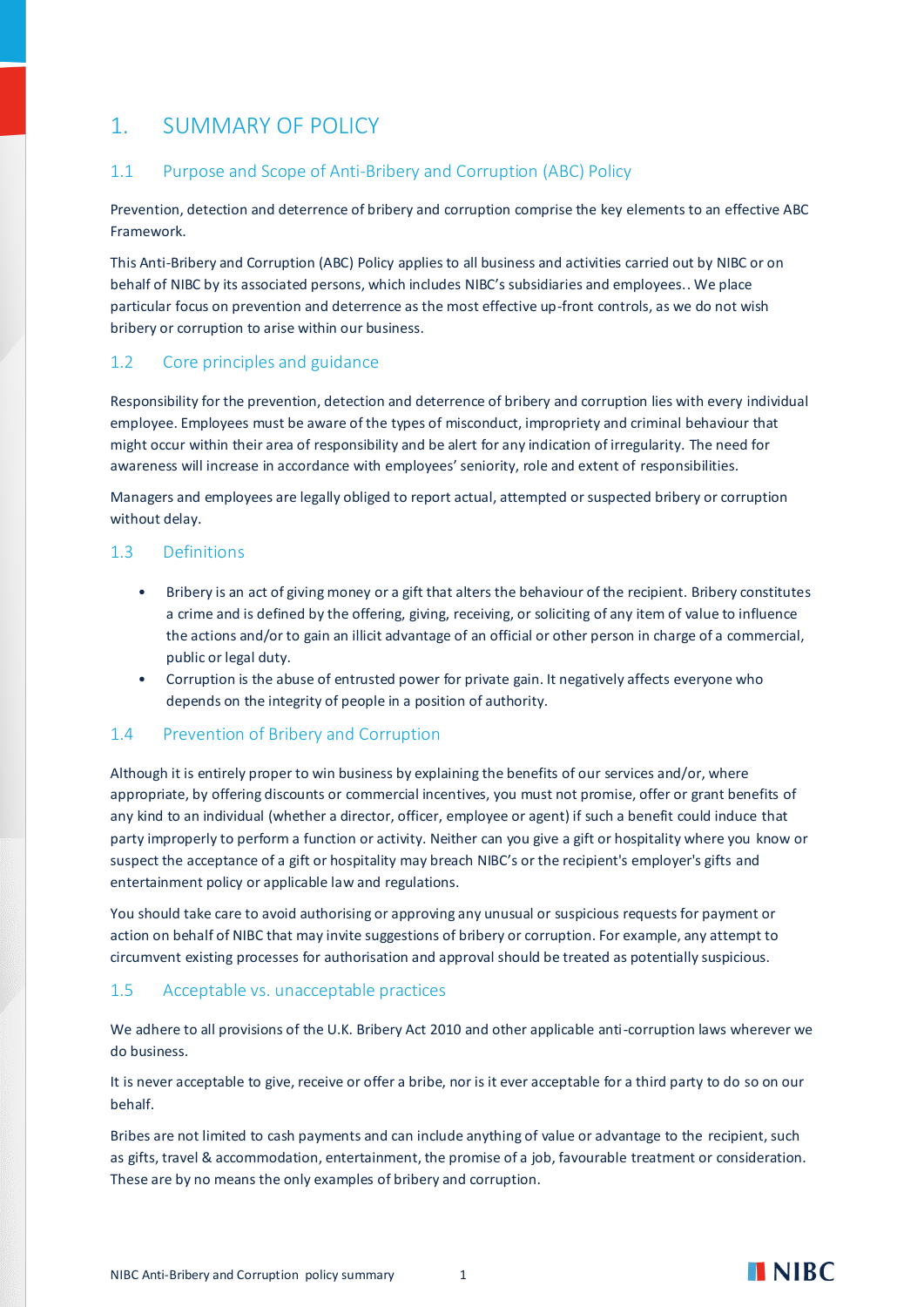Employees, business partners, suppliers and associated persons operating on our behalf may not, directly or indirectly, offer, provide, promise or accept anything of value (including the examples given above) in exchange for favourable business treatment or to obtain or retain business.

Bribery should not be confused with legitimate inducements, as defined and set out within NIBC's Inducements Policy. These are subject to regulatory restrictions and oversight, and are permitted where the intention and purpose is clearly to benefit the interests of clients.

All gifts, entertainment, travel, marketing and corporate events must conform to our Policies, be clearly intended for legitimate business purposes, should not be excessive or frequent and must be offered, provided, or received transparently, with appropriate records retained as applicable.

Cash payments associated with bribery or corruption are a form of money laundering. You must escalate without delay any unusual or suspicious activities or transactions involving a client or counterparty where bribery or corruption may be a factor, such as:

- attempted payments in cash and/or involving an unusual financing source;
- arrangements that involve any unusual or unexplained transfer of funds to or from countries or
- entities unrelated to the transaction or customer;
- unusually complex transfers that don't reflect a real business purpose; or
- attempts to evade or disguise record-keeping or reporting of unusual payments.

#### 1.6 Interpretation of these requirements in practice

It should be clearly understood, in any interpretation of the above requirements, that:

- (1) It is imperative to avoid not just any act of bribery itself but also any circumstance or course of action that may give rise to the appearance of a bribe;
- (2) The intention behind gifts or hospitality being given/received should always be considered. If there is any uncertainty, Compliance advice should be sought: and

Where Compliance advice or guidance is required, this will be considered final and binding.

## 1.7 Criminal penalties and sanctions

Offering or receiving a bribe (and failing to have adequate procedures to prevent the giving of a bribe) can

have extremely serious consequences for NIBC and/or its employees such as:

- Criminal sanctions including imprisonment and unlimited fines;
- High value civil law claims by third parties disadvantaged by the corruption;
- Blacklisting of NIBC from public and private tendering opportunities;
- The avoidance or termination of contracts "tainted by corruption" by our counterparties
- Further criminal sanctions for money-laundering offences; and
- Serious reputational damage.

Because of the seriousness of the potential consequences of corruption, breach of NIBC's ABC Policy in this context is a disciplinary matter with sanctions up to and including dismissal.

# 2. NIBC ANTI-BRIBERY AND CORRUPTION FRAMEWORK

## 2.1 Key principles and requirements

Bribery and corruption are contrary to NIBC's values and Code of Conduct, and have no place within our organisation, our business activities and relationships with clients, contractors, suppliers or other parties.

Managers and employees are obliged to report actual or suspected bribery or corruption. If suspicions of